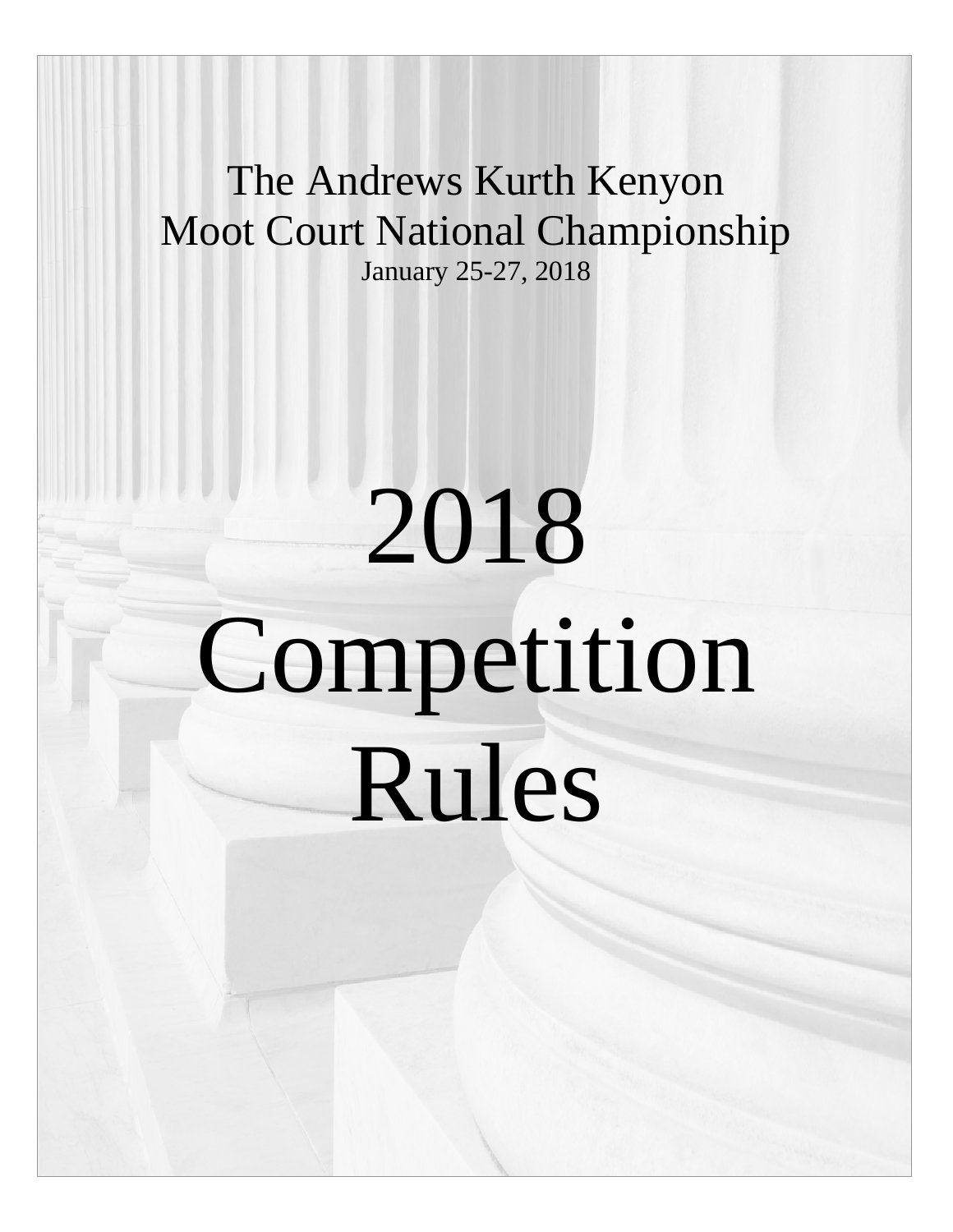

*The Andrews Kurth Kenyon Moot Court National Championship is a competition designed to recognize a law school's sustained excellence in moot court. Participating schools qualify for the Championship through their performance in moot court competitions in the previous academic year.*

# *Rule 1 – Teams*

- 1.1 A team must consist of two or three law students attending the same ABA-approved law school. For the purposes of these rules, a law student enrolled during the semester or quarter of the Championship is eligible to participate. Only students who are candidates for a Juris Doctor degree may compete.
- 1.2 A team may designate one team member as the brief writer.
- 1.3 Each team entering the competition must fill out a team information form (which serves as the registration form) and submit the entry fee to the University of Houston Law Center by October 13, 2017. The Team Information Form and entry fee information will be sent out to participating schools once the competition field is set. Each participating school must select all team members and submit the completed Team Entry Form, along with the entry fee, by the October  $13<sup>th</sup>$  deadline. The Championship Committee has the discretion to withhold delivery of the problem until the completed Team Registration Form has been submitted and the entry fee has been paid.
- 1.4 Team members may not be substituted, except for good cause, such as death, severe illness, or other uncontrollable circumstance. After the brief-filing deadline, a team must obtain the Championship Committee's written approval to substitute a team member. No substitutions are allowed once the tournament begins.
- 1.5 Participating schools will receive a randomly assigned team number designation. This number will be the sole method of identifying the team throughout the tournament. Participants may not directly or indirectly divulge their law schools' identity to the judges until after the final scores have been calculated and the results have been announced.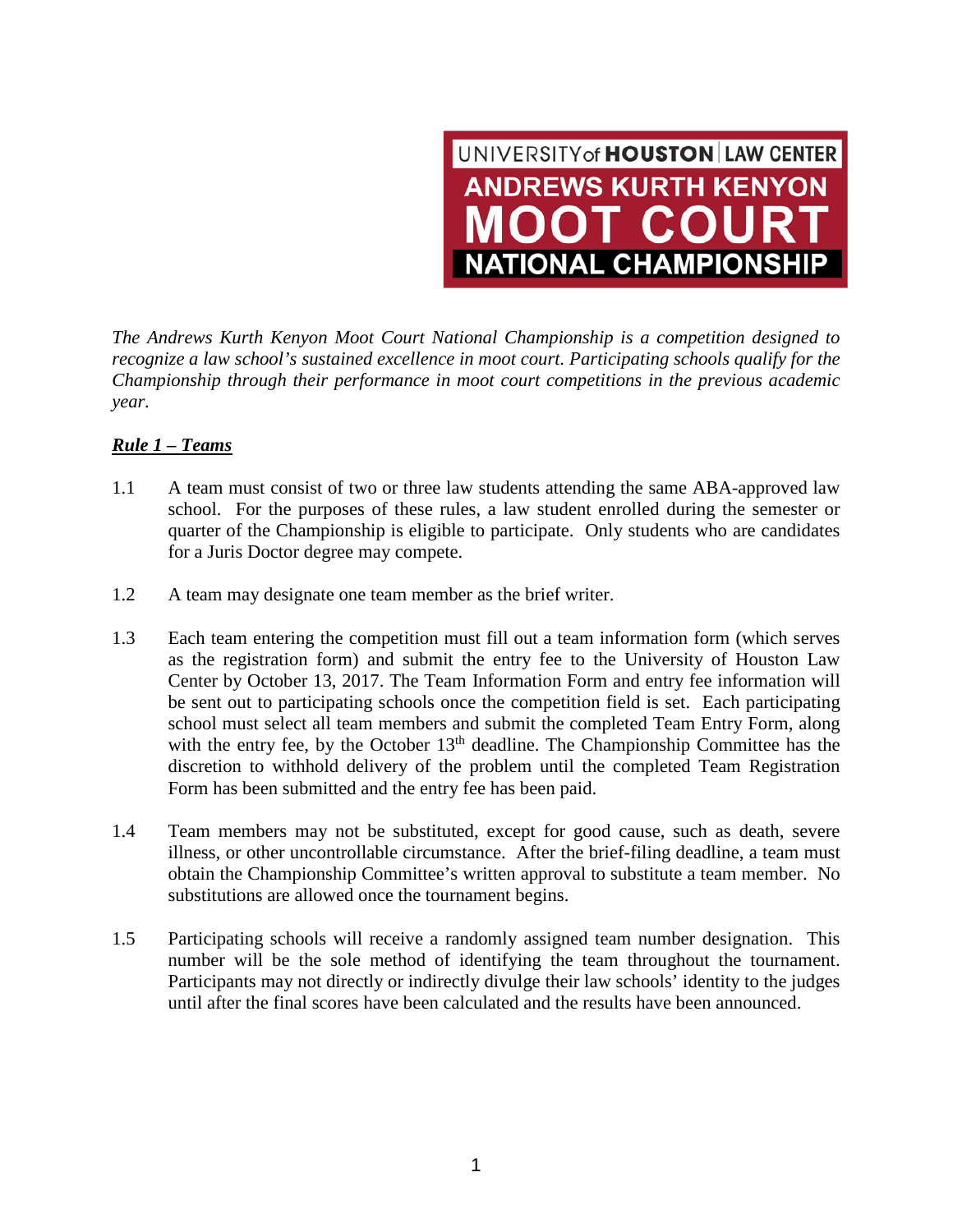## *Rule 2 – Briefs*

- 2.1 The Championship problem will be released on October 13, 2017. At that time, each team will be randomly assigned to write its brief on behalf of the petitioner or respondent.
- 2.2 Unless otherwise stated in these Rules, briefs will comply with the Rules of the Supreme Court of the United States.
- 2.3 The cover of the brief must include the team's designation in the lower right corner. No information serving to identify the team or its law school, other than its designation supplied by the Championship Director, may be included on the cover or anywhere inside the brief.
- 2.4 All citations should conform to the most recent edition of *A Uniform System of Citation* (commonly known as The Bluebook).
- 2.5 The technical guidelines for the briefs are:
	- a) Paper size:  $8.5$ " x  $11$ "
	- b) Font: Century family, 12-point type
	- c) Word count: 14,000 (word count begins with the statement of jurisdiction and runs through the end of the brief, including argument headings and footnotes)
- 2.6 Each team submitting a brief shall certify that the brief was prepared and served in accordance with the Championship Rules (See Appendix 1). Teams shall submit the executed certification form, as a separate document, simultaneously with the brief.
- 2.10 A team may not amend or revise its brief once it has been submitted.
- 2.11 Service of Briefs
	- a. Service of the brief will be by electronic submission on the Championship Committee. Teams will submit their briefs in two formants: (1) as a Portable Document Format file (Adobe .pdf), and (2) as a Word file. Both files should be attached to an email sent to the Championship Committee at the following address: [mcncboard@gmail.com.](mailto:mcnc@uh.edu) The deadline for submission is 11:59 PM CST, on Monday, November 20, 2017.
	- b. The e-mail must contain only (1) the electronic copies of the submitted brief, and (2) the certification form. The email must contain the team's designation in the email's subject line.
	- c. The brief must be a single document. The document must not contain any portion of the appellate record (other than a portion contained in the brief's text), hypertext links to other material, or any document that is not included in the brief.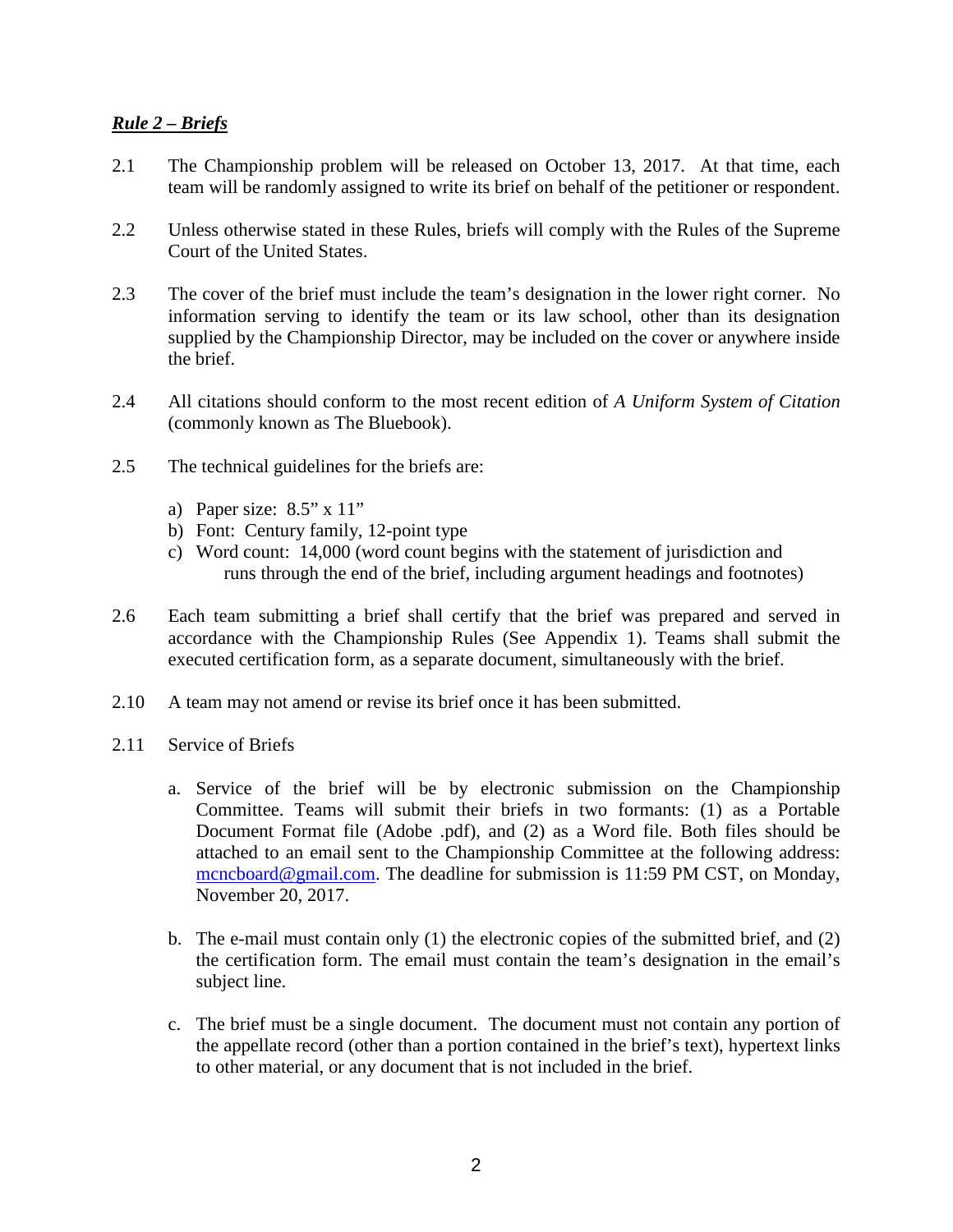- d. A copy of each brief will be posted on the Championship website to allow all participating teams to access to the briefs. The briefs will be posted on the website no later than Friday, December 8, 2017.
- e. If a team fails to properly serve its brief under these rules, the service date will be considered the date the brief is received. See Section 2.13 for the applicable penalty rules.
- 2.12 Brief Scoring
	- a. Each brief will be individually evaluated by all members of the 5-member Scoring Committee. A 100-point scale will be used that includes a separate citation score of up to five points.
	- b. Knowledge of the law and persuasiveness will be the primary standards in grading, but form and style will also be considered.
	- c. The high score and the low score will be dropped and the remaining three scores will be averaged in order to determine a team's brief score.
	- d. Brief scores will be published to the coaches/faculty advisors during the coaches meeting at the beginning of the competition. The decision of whether to relay that information to a team rests with the coach/faculty advisor of that team.
	- e. A copy of the brief scoring sheet is attached to these rules as Appendix 2.
- 2.13 Brief Penalties
	- a. A three-point penalty will be assessed (deducted from the team's final averaged brief score) for each twenty-four hour period, or part thereof, for late filing.
	- b. A one-point penalty will be assessed (deducted from the team's final averaged brief score) for any brief that exceeds the allowable word count.
	- c. A one-point brief penalty will be assessed (deducted from the team's final averaged brief score) for a team's failure to submit the certification form in accordance with these rules.
	- d. Teams will be notified of any penalty deductions 14 days prior to the tournament.

## 2.14 Assistance

- a. The brief is to be the work product of the Championship student team members only.
- b. Team members may not, during the brief writing process, discuss the problem with anyone.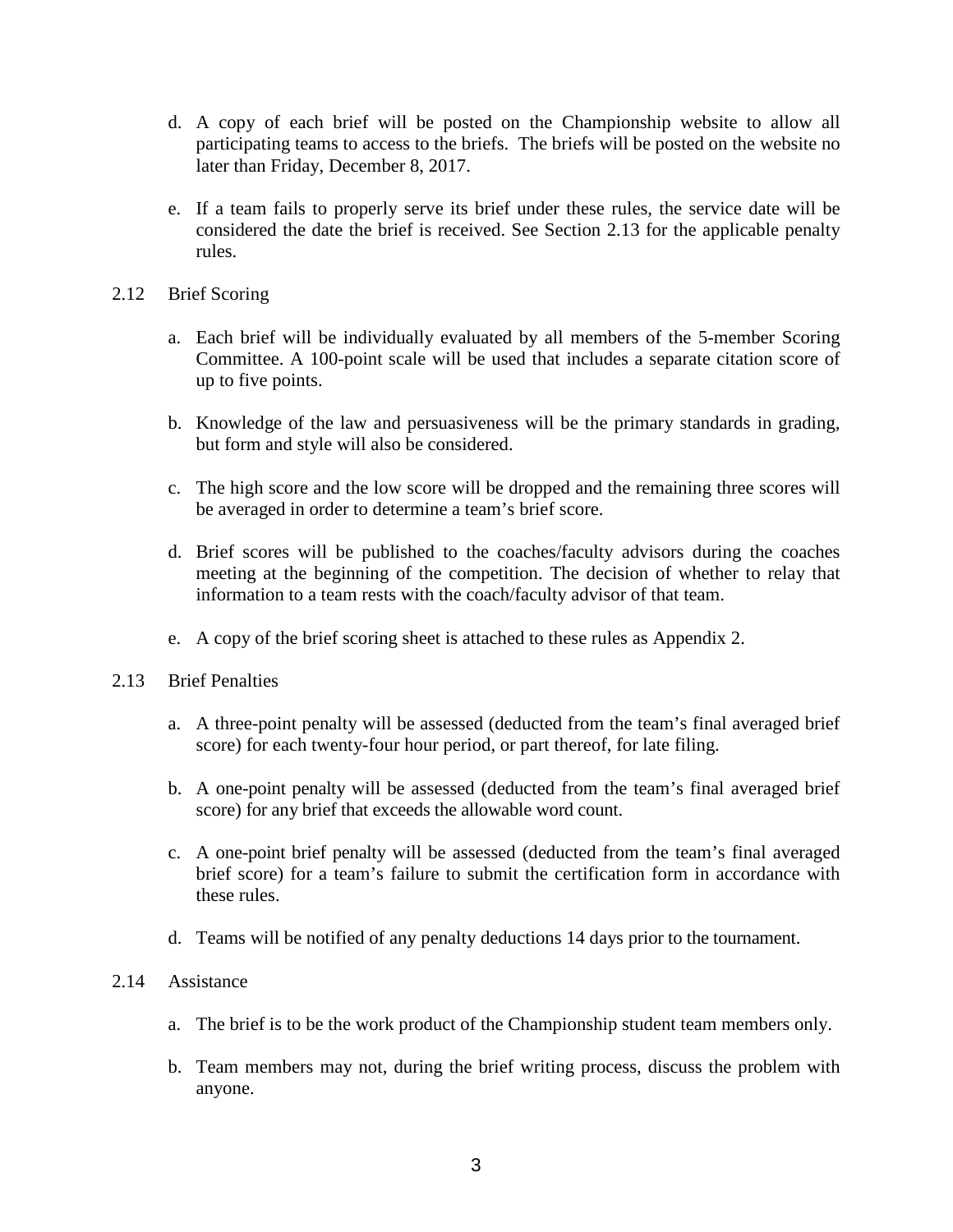- c. It is permissible for coaches and faculty advisors to help students set a brief writing schedule.
- d. Subsections 2.14 (a), (b), and (c) are the "letter" of this rule. The "spirit" of this rule is that the students who compete in the Championship have full and total responsibility for the brief. There are undoubtedly loopholes to this rule and to look for loopholes would, by the very nature of that action, violate the "spirit" of this rule.

# *Rule 3 – Oral Arguments*

- 3.1 Each team will participate in four preliminary rounds. The first and fourth rounds will be "on" brief, and the second and third rounds will be "off" brief.
- 3.2 Two team members will argue in each round of oral argument. A team may vary which members will argue first or second from round to round. Only those team members who are arguing may sit at counsel table.
- 3.3. Oral argument is limited to a total of 30 minutes per team.
	- a. A team may allocate individual speaker times as it chooses; however, no team member can speak for more than 18 minutes or less than 12 minutes.
	- b. The petitioner may reserve up to a maximum of three minutes for rebuttal. Only one advocate may argue rebuttal. The petitioner must request rebuttal time from the judges at the beginning of the oral round and receive oral permission from the judges in order for the rebuttal time to be allotted.
	- c. The judges may, in their sole discretion, extend any speaker's time.
- 3.3 Oral arguments will be scored using a 100-point scale. A sample scoring sheet is attached as Appendix 3.
- 3.4 If a tie exists after the oral argument and brief scores are considered, the team winning the oral argument portion will be declared the winner of the round. In this situation, the margin of victory for the winning team will be zero and the margin of loss for the losing team will be zero.
- 3.5 The Best Speaker Award will be decided based on the number of ballots each speaker wins during the four (4) preliminary rounds. If a tie still exists between speakers after the ballot count is considered, then the speaker with the highest point average from the four (4) preliminary oral rounds will be the winner. If a tie still exists between speakers at that point, then the tie stands and both individuals will be named Best Speaker.
- 3.6 Teams are not permitted to "scout" during the tournament. No team member, or person associated with a competing school, may attend the argument of any other school or receive information from any person who has attended an argument of any other school.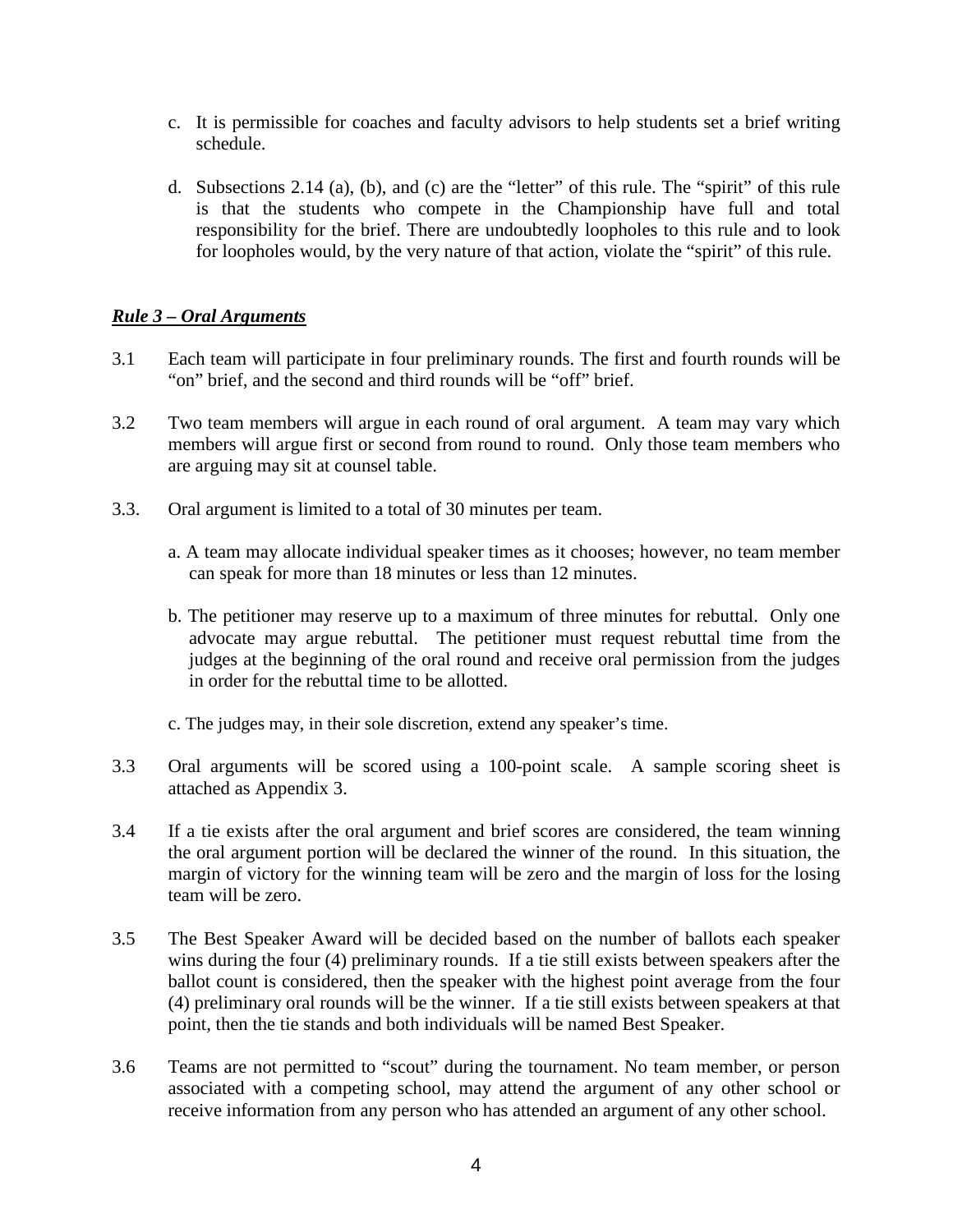- 3.7 Pairings for the four preliminary rounds will be through random assignment. The pairings for all the preliminary rounds will be published in advance of the competition.
- 3.8 After completion of the four preliminary rounds, advancement to the quarter-final round will be determined using the following process:
	- a. Win/loss record; then
	- b. Point differential; then
	- c. Higher brief score.
- 3.9 If a team forfeits an assigned round, the team's scheduled opponent will be the winner of that round.
- 3.10 The team's score in the preliminary rounds will be computed by weighing the oral argument 70% and the brief score 30%.
- 3.11 The team's score in the quarter-final round will be computed by weighing the oral argument 80% and the brief score 20%.
- 3.12 The team's score in the semi-final round will be computed by weighting the oral argument 90% and the brief score 10%.
- 3.13 The team's score in the final round will be computed by weighing the oral argument 100% and the brief score 0%. The winning team will be chosen by a final-round judges' vote; the judges will not fill out score sheets for the final round.
- 3.14 The quarter-final rounds will pair #1 v. #8, #2 v. #7, #3 v. #6, and #4 v. #5. Petitioner/Respondent assignments for the quarter-final round will be determined by a coin flip with the lower ranking team making the "heads/tails" call. Teams will not be reseeded. See the bracket below:



3.15 Teams advancing to the semi-final and final round will change sides when possible. If it is not possible for both teams to change sides, then Petitioner/Respondent assignments for the semi-final and final rounds will be determined by a coin flip. The lower ranked team will call "heads/tails."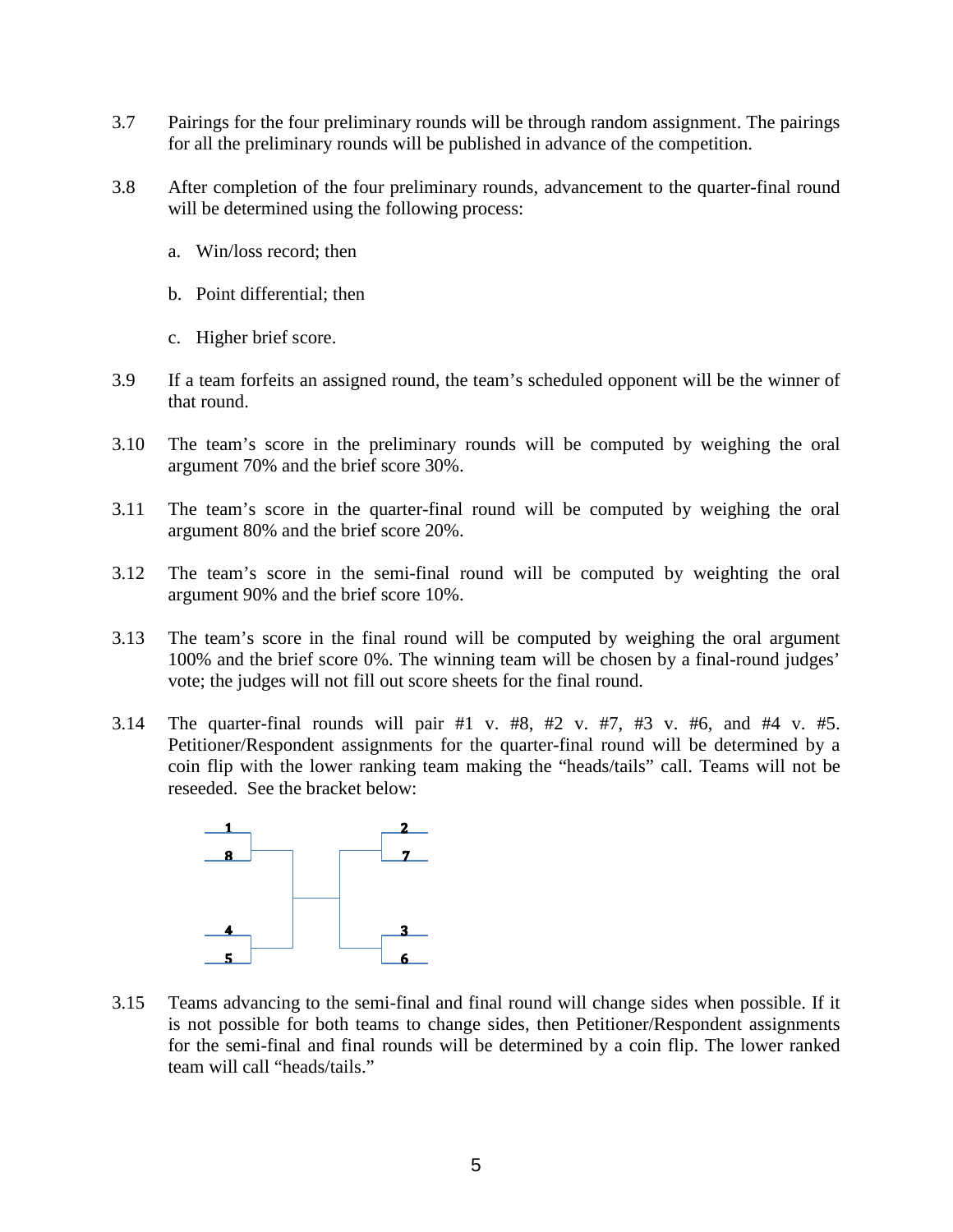### *Rule 4 – Administration*

- 4.1 A protest of any brief penalties must be made timely and in writing (electronic filing is permissible). The protest should be sent to the Championship Director at the following email address: [mcncboard@gmail.com](mailto:mcnc@uh.edu)
- 4.2 Any protest arising out of oral argument is considered waived unless the protest is brought to the attention of the Championship Director prior to the publishing of the results that relate to the subject of the protest.
- 4.3 The deadline for submitting questions and clarifications about the problem is Monday, October 23, 2017. Responses to questions will be distributed to all teams so that all competitors will have identical information. Submit questions to: [mcncboard@gmail.com](mailto:mcnc@uh.edu)
- 4.4 Submit questions and clarifications about the rules to: [mcncboard@gmail.com.](mailto:mcnc@uh.edu)
- 4.5 The Championship Committee shall interpret these rules.
- 4.6 The conduct of all participants in the competition, including team members, coaches, and bailiffs, will be governed by the standards set out in the ABA Model Code of Professional Responsibility and the ABA Model Rules of Professional Conduct and may result in disqualification.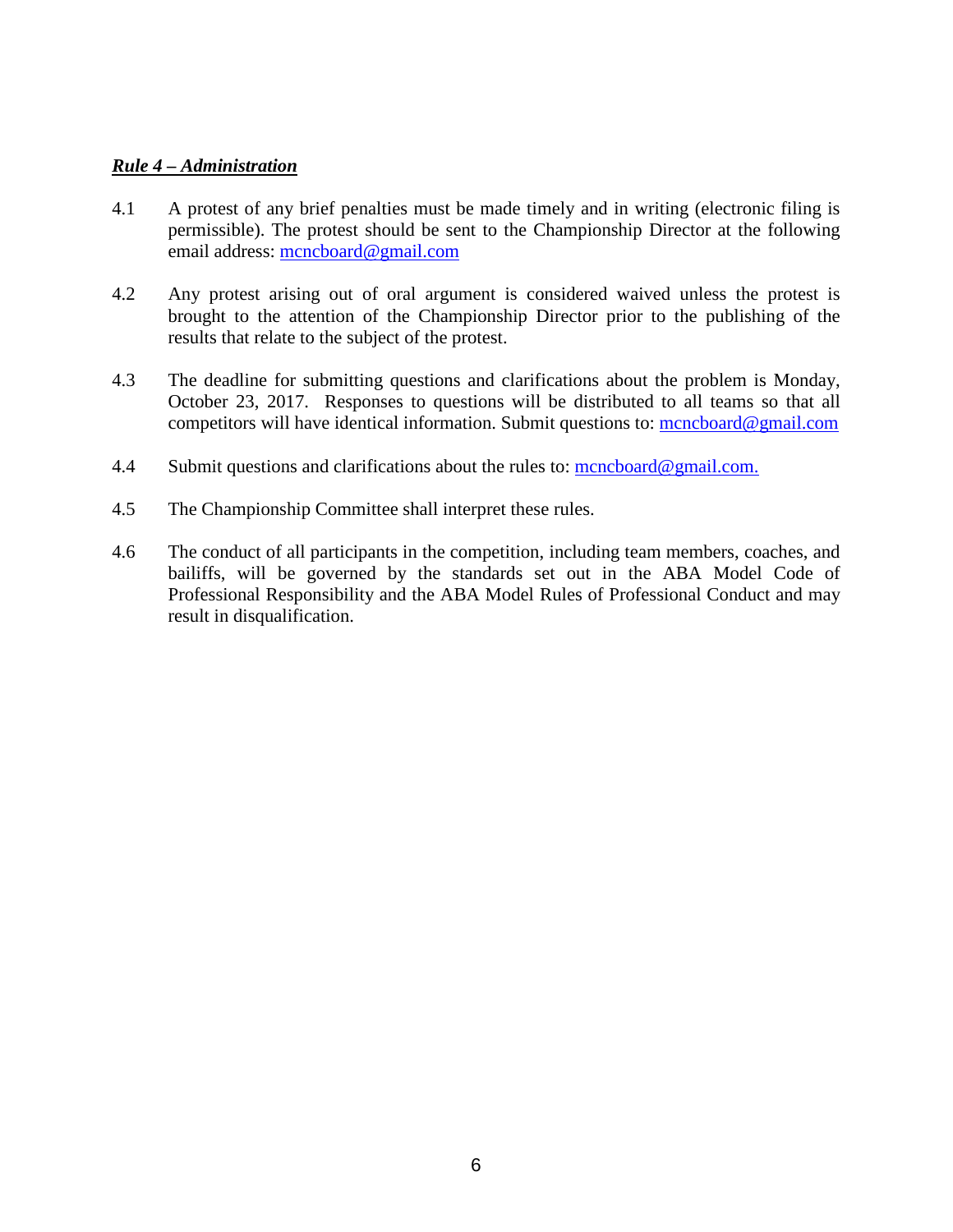

# Appendix 1

# Certification Form

We hereby certify that the brief of Team \_\_\_\_\_\_\_\_\_ has been prepared and served in accordance with the Championship Rules.

Team Member 1

(Printed Name) (Signature)

\_\_\_\_\_\_\_\_\_\_\_\_\_\_\_\_\_\_\_\_\_\_\_\_\_\_\_\_ \_\_\_\_\_\_\_\_\_\_\_\_\_\_\_\_\_\_\_\_\_\_\_\_\_\_\_\_\_\_

Team Member 2

(Printed Name) (Signature)

\_\_\_\_\_\_\_\_\_\_\_\_\_\_\_\_\_\_\_\_\_\_\_\_\_\_\_\_ \_\_\_\_\_\_\_\_\_\_\_\_\_\_\_\_\_\_\_\_\_\_\_\_\_\_\_\_\_\_

Team Member 3

\_\_\_\_\_\_\_\_\_\_\_\_\_\_\_\_\_\_\_\_\_\_\_\_\_\_\_\_ \_\_\_\_\_\_\_\_\_\_\_\_\_\_\_\_\_\_\_\_\_\_\_\_\_\_\_\_\_\_ (Printed Name) (Signature)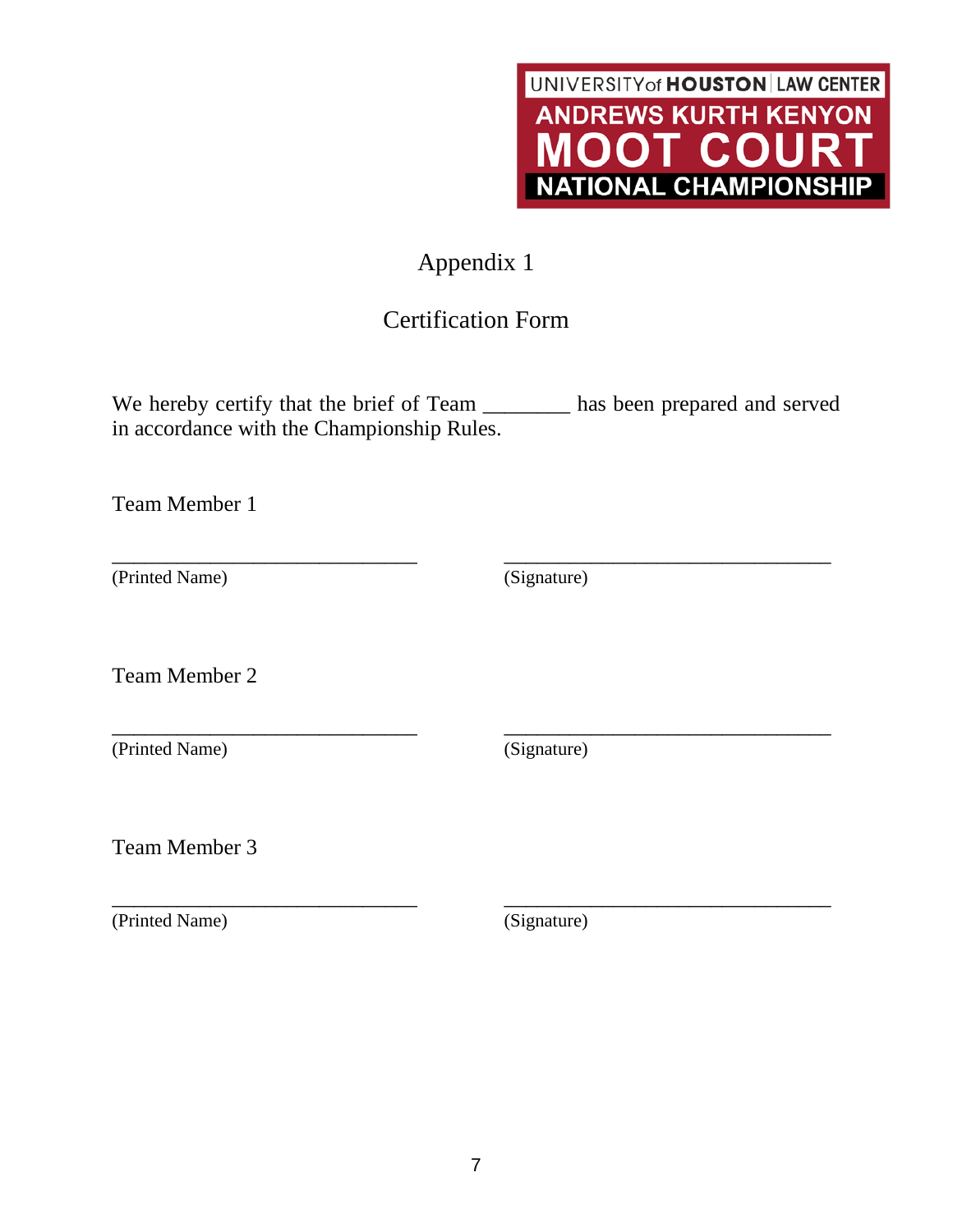# Appendix 2

### **Brief Score Sheet**

Team Number: \_\_\_\_\_\_ Judge ID Number: \_\_\_\_\_\_

| <b>Section of the Brief</b>                               | <b>Description</b>                                                                                                                                                                                                                                                                                                                                            | <b>Possible</b> | Given |
|-----------------------------------------------------------|---------------------------------------------------------------------------------------------------------------------------------------------------------------------------------------------------------------------------------------------------------------------------------------------------------------------------------------------------------------|-----------------|-------|
| <b>Questions Presented</b>                                | Are the questions posed to frame the issue(s) to be decided in a favorable<br>manner without being argumentative? Is there a clear point of view?                                                                                                                                                                                                             | 5               |       |
| Table of Contents,<br>Table of Authorities, &<br>Appendix | Are the parts in proper sequence, accurate, user-friendly, and provide an overall<br>outline of the case? Are all of the authorities sensibly divided and arranged? Has<br>the correct decision been made to include an appendix or not? (Points may be given<br>or not given for either decision.) If an appendix is used, are the proper items<br>included? | 5               |       |
| <b>Statement of the Case</b>                              | Are the facts, including the procedural facts and results, reasonably developed<br>(with references to the record) and fairly stated to persuasively tell that client's<br>side of the case? Are the facts limited to those relevant to the writer's<br>argument?                                                                                             | 10              |       |
| Summary of the Argument                                   | Is the summary an accurate and clear condensation of the argument(s) made in<br>the brief?                                                                                                                                                                                                                                                                    | 5               |       |
| Argument:<br><b>Issue Recognition</b>                     | Are all of the necessary issues included in the arguments? Are irrelevant issues<br>included?                                                                                                                                                                                                                                                                 | 10              |       |
| Argument:<br>Argument Structure                           | Are the arguments structured and organized logically, flowing from the strongest<br>arguments to the weakest? Are the arguments developed in a way that is easy to<br>follow? Is it clear what the writer is asking for? Does each paragraph lead to a<br>conclusion in the writer's favor?                                                                   | 10              |       |
| Argument:<br><b>Argumentative Headings</b>                | Are the points and sub-points identified in clear and effective headings? Do the<br>headers form a cohesive outline of the argument?                                                                                                                                                                                                                          | 10              |       |
| Argument:<br>Authority                                    | Are the best available legal authorities appropriately used and developed? Are<br>unfavorable authorities recognized and properly treated?                                                                                                                                                                                                                    | 10              |       |
| Argument:<br>Persuasion                                   | Are the issues and authorities set forth persuasively? Are favorable arguments<br>positively stressed and unfavorable arguments recognized and answered? Do the<br>arguments maintain an overall theory of the case? Does the writer state<br>succinctly how each issue should be decided in the writer's favor and why?                                      | 15              |       |
| Conclusion                                                | Does the conclusion request the correct relief available under the record and<br>arguments?                                                                                                                                                                                                                                                                   | 5               |       |
| <b>Style and Appearance</b>                               | Is the brief clear, unambiguous, readable, carefully edited, polished, and<br>professional?                                                                                                                                                                                                                                                                   | 10              |       |
|                                                           | <b>Total Points</b>                                                                                                                                                                                                                                                                                                                                           |                 |       |